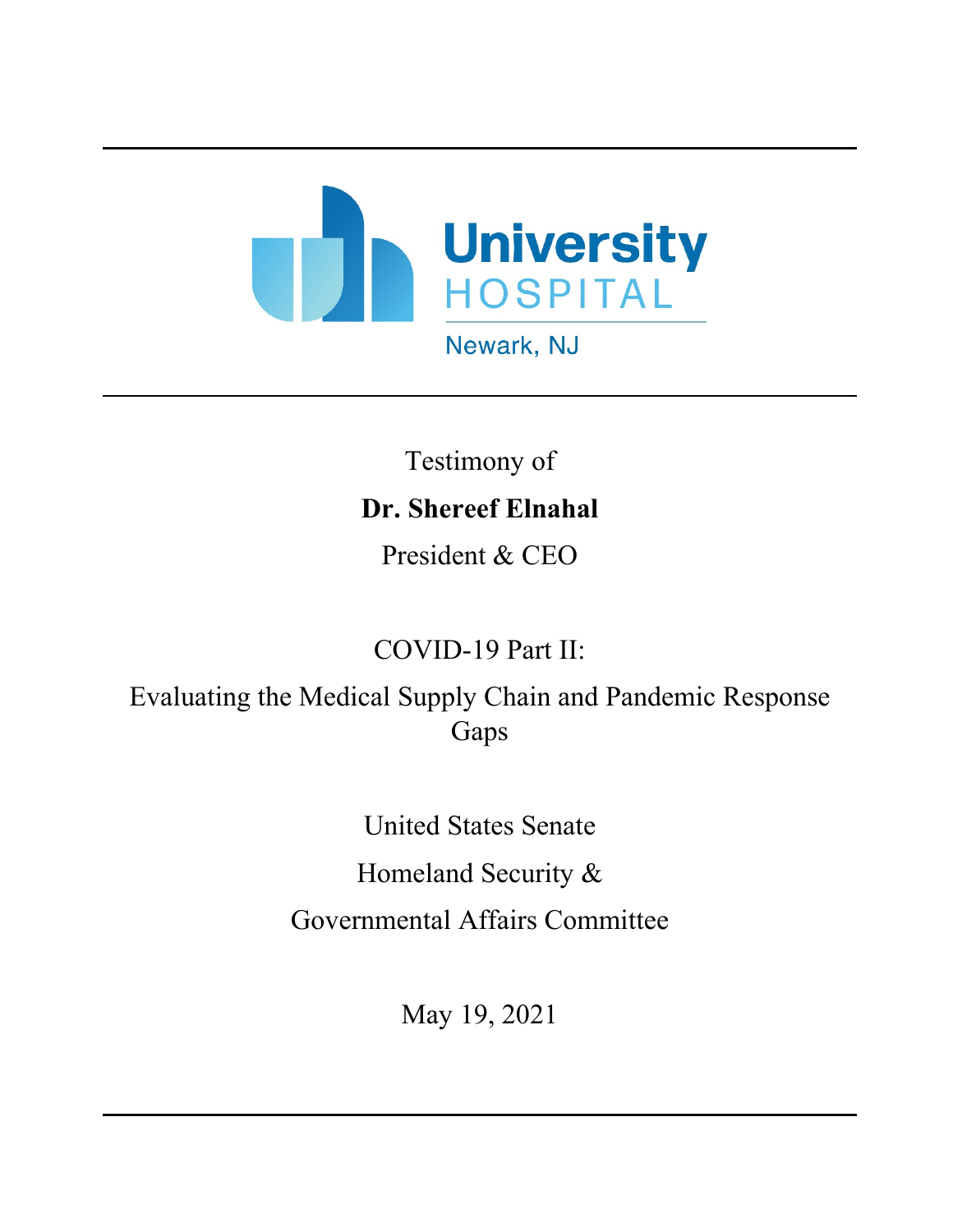Chairman Peters, Ranking Member Portman, Members of the Committee on Homeland Security and Governmental Affairs, my fellow panelists.

My name is Dr. Shereef Elnahal, President and CEO of University Hospital in Newark, New Jersey.

I thank the Committee for the opportunity to offer insights into my institution's experiences during COVID-19, and to offer the institution's support for the Help Onshore Manufacturing Efficiencies for Drugs and Devices Act and the Pharmaceutical Accountability, Responsibility, and Transparency Act.

If they had been enacted prior to the pandemic, the PART and HOME Acts would have helped my hospital better meet the care needs of our community during a difficult time. And I believe they would help the country make great strides in building a more reliable, domestic-based supply chain for future health emergencies.

University Hospital is New Jersey's only state hospital, and one of only 962 state and local government-run community hospitals in the United States. We are the Level 1 Trauma Center for the densely-populated northern New Jersey region. We are an academic medical center, and the principal teaching hospital for all Newark-based medical education, including Rutgers New Jersey Medical School – a robust, preeminent training ground for the next generation of healthcare heroes.

Last year, we had more than 83,000 emergency room visits, admitted some 15,600 patients, and had 200,000 outpatient visits. As one of New Jersey's safety net hospitals, we serve as a critical healthcare provider for a large population of lowincome and Black and Brown residents.

Due to our close proximity to Newark Liberty International Airport, we had been closely monitoring the progress of COVID-19 since early January 2020, when the CDC began screening passengers at major U.S. airports, including JFK International, just 31 miles away.

That said, we were completely unprepared to address the surge of patients that followed a few short weeks later.

In April 2020, at the peak of the first surge of COVID-19, we had 300 patients in house being treated for COVID-19.

For decades, our nation has struggled to appropriately focus on the strategic national stockpile of essential supplies and medication. While it is tempting to point fingers,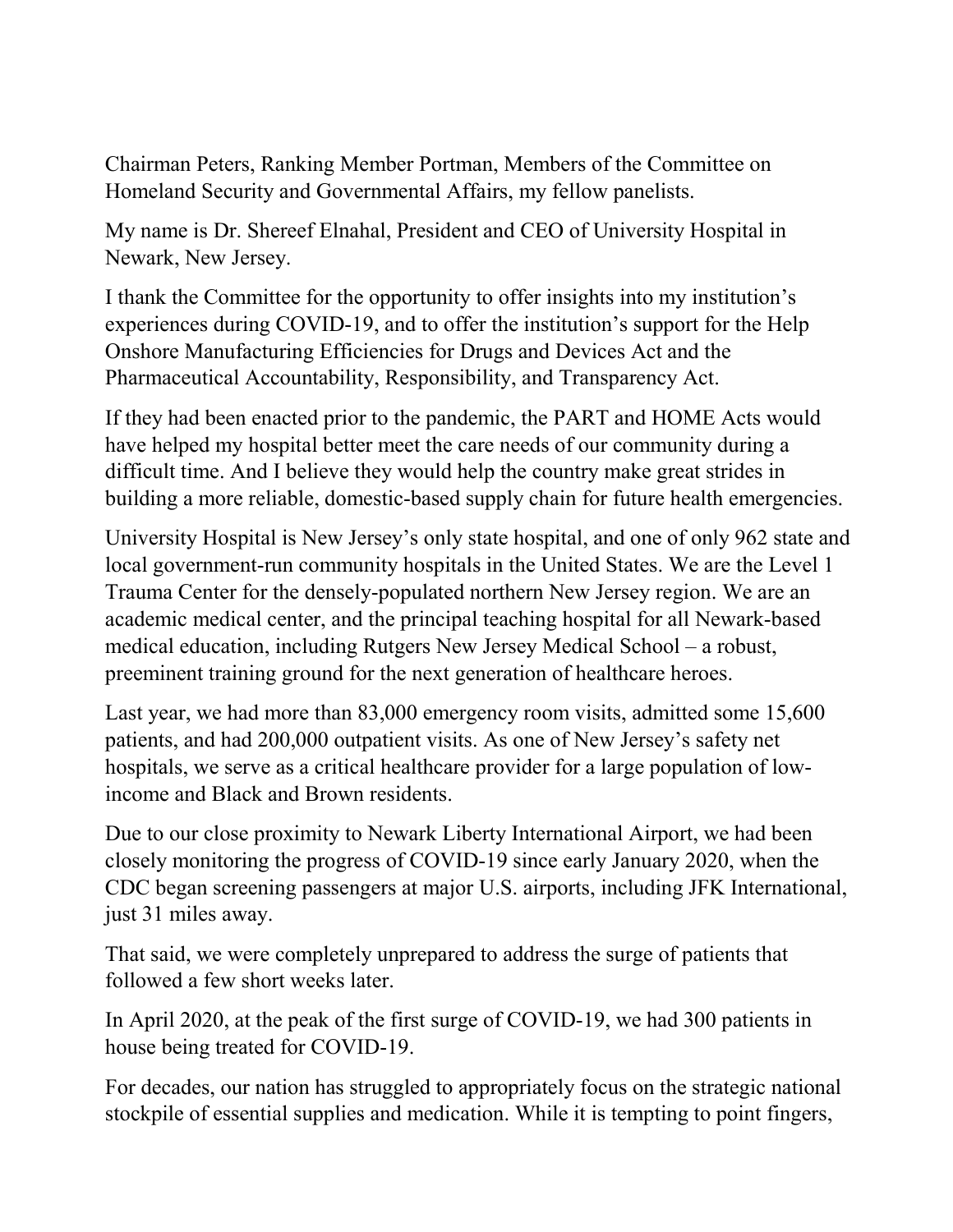the fact of the matter is that the failure to maintain the country's strategic national stockpile was a long-term oversight that has spanned many decades.

COVID-19 brought with it things we have never seen before in healthcare – things we hopefully will never see again.

We found ourselves needing to react and pivot every single day to address the surge of patients that followed for weeks and months to come.

As the number of COVID cases in our emergency rooms and intensive care units doubled, tripled and quadrupled, we found ourselves at risk of running out of supplies for which we have never seen shortages before. This includes protective equipment for our staff, and ventilators for the patients with the most severe cases of COVID-19.

Suppliers serviced the highest bidders. Safety net hospitals, like University Hospital, were frequently the last to be called back.

Key medications, especially those which are used to sedate patients on ventilators, were also dangerously low. Failing to sedate someone on a ventilator is agonizing for the patient. As professionals dedicated to healing, this was an outcome that we refused to accept, and we worked around the clock on these issues to help patients survive COVID. No patient went without such medications, but we were days away from this outcome in the most critical times.

In many cases, we needed to find suppliers with whom we had no track record and who had little to no history serving the U.S. medical community. At the same time, we were keenly aware that fraud was happening from many angles across the country. Occasionally, we needed to return or discard deliveries when items purchased were discovered to be ineffective in protecting against infection.

Supply negotiations were a daily occurrence. Our suppliers were taking phone calls from us, along with hundreds of other hospitals and health systems – all of whom had the same urgent need for important medications and essential supplies. In many cases, we needed to find suppliers with whom we had no buying history.

As soon as a new therapy to treat COVID-19 would emerge, the drug would rapidly be ordered from the wholesaler and their existing inventory would disappear.

To manage the situation as best as possible given the supply limitations, we put together a pharmaceutical pandemic plan, as well as a critical list of alternatives to some of the more heavily used pharmaceuticals, in an effort to decrease the burden on our existing stock of critical medications.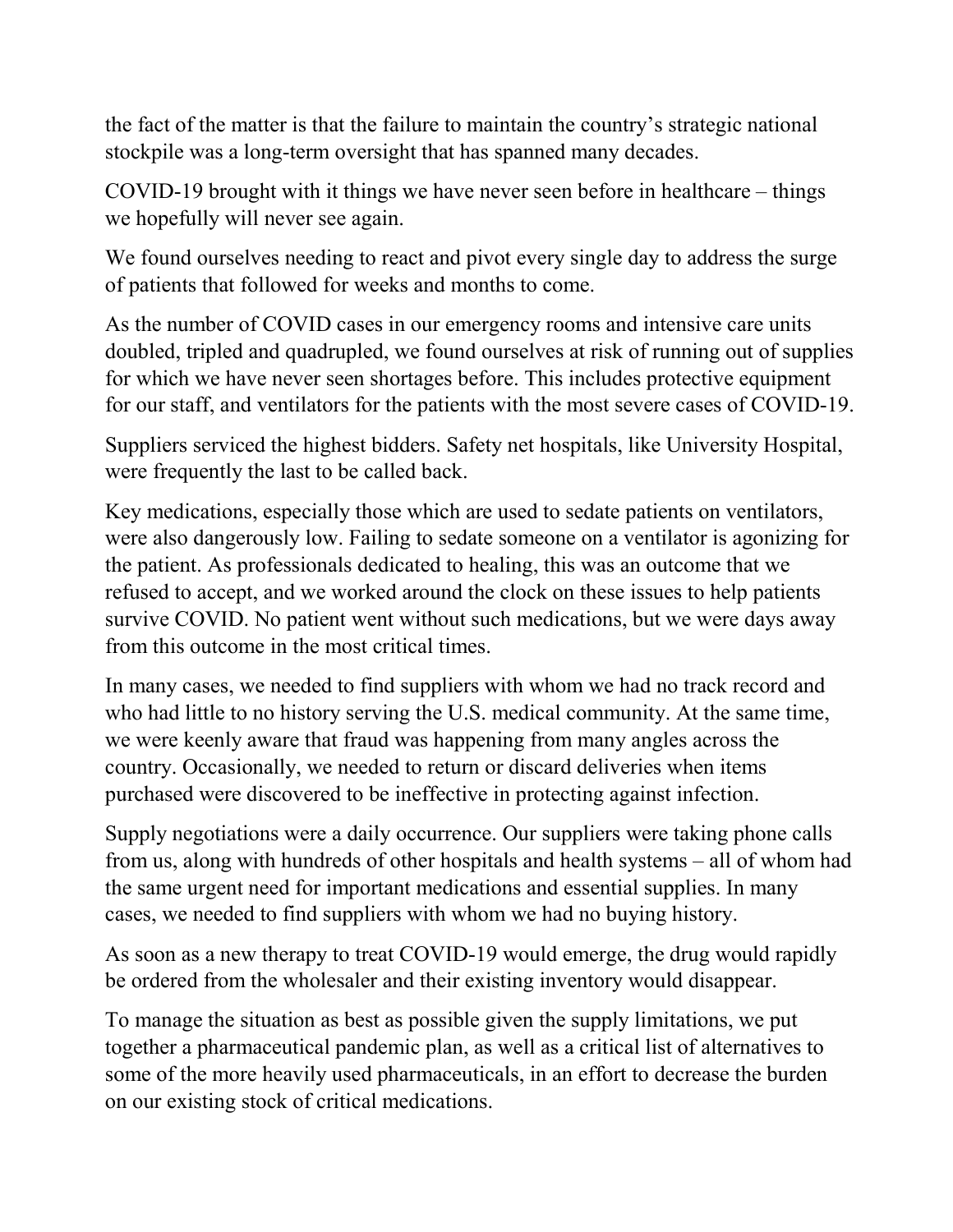Our hospital pharmacy leadership was in near constant contact with colleagues at other New Jersey healthcare institutions in an effort to assist each other. If there were drugs they could spare at a given time, especially when another institution was perilously low on stock, the spirit of cooperation would take over in the name of patient care.

By not making marked changes in the manufacture of medications here in the United States, and by not creating a strategic national stockpile of essential pharmaceuticals for the next public health emergency, the U.S. healthcare system will continue to be reliant on foreign manufacturers where critical medications are made, including China and India.

Domestically, without the ability to bolster domestic production and supply, we are at the mercy of these and other foreign trading partners. With foreign imports come competitive cost pressures on American suppliers. In effect, we have been subsidizing foreign manufacturers of equipment and supplies produced overseas, and during the pandemic, many of these nations stopped or delayed exports to their benefit, but to our detriment.

At University Hospital, we had a particular issue with ventilators. In mid-April we placed an order for 30 German-manufactured Dräger ventilators with an expected lead-time of 12 weeks. One month later, that lead-time had increased to 30 weeks. Although the firm denied it, the rumor in the industry was that the German government prevented their export. Eventually, we cancelled our Dräger order and placed an order for 35 additional Medtronic ventilators, expecting delivery of five units per week beginning the first week of May 2020.

Deliveries were timely early in the pandemic when cases were initially and largely limited to the New York, New Jersey, and only a few other regions nationally. However, supply deliveries slowed and even stopped when COVID-19 cases spiked in the South and Midwest. The last units were not delivered until January 2021 – much later than anticipated and significantly past the time they were needed to make the greatest impact.

These vital supply shortages illustrate a systemic, industry-wide issue. The things we needed the most were the exact same resources that all hospitals needed. So, every hospital was working their contacts across the global supply chain at the same time. This was compounded by businesses and individuals, outside the healthcare setting, taxing the supply chain even further as they attempted to purchase hospital-grade materials for their employees and families.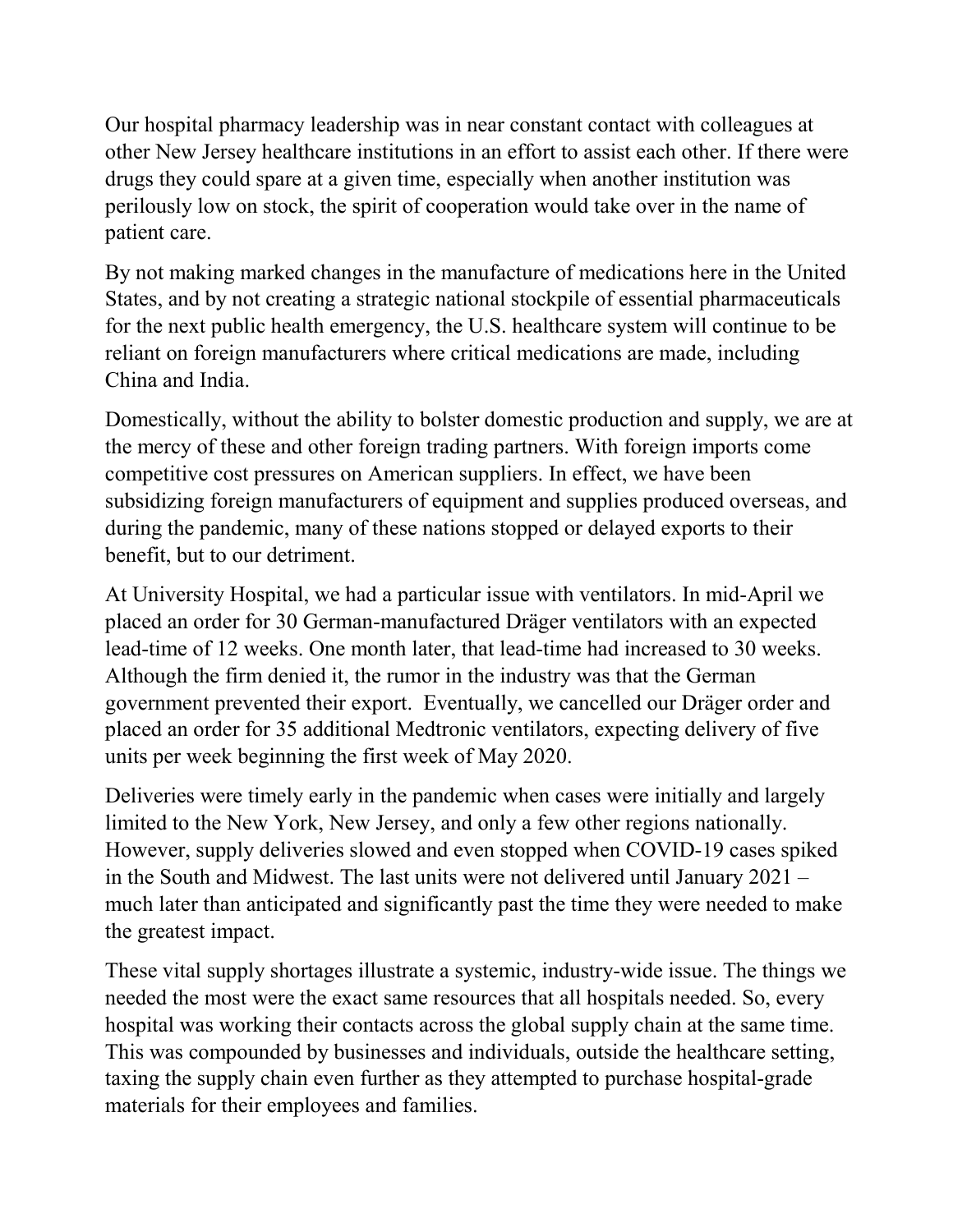Our situation was dire – both within our hospital's walls and on our financial balance sheets. Things were so grave that we briefly ran out of space in our hospital morgue, resorting to freezer trucks in a parking lot adjacent to the hospital. Regardless, each deceased patient was treated with the same dignity, care and respect as they received prior to their passing.

The CARES Act saved our hospital. Without funds that kept our hospital afloat during the worst of this, we projected that we would have found ourselves unable to make payroll by August of 2020. Hospitals simply cannot fail during a pandemic. If we had to close, it would have been a catastrophe in our community, on top of a pandemic.

Aside from the federal assistance, New Jersey's state government – including Governor Phil Murphy – helped University Hospital receive a share of the national stockpile, including N-95 masks, gowns, ventilators and more. Without the CARES Act, University Hospital would have struggled in ways that some other hospitals had to just across the Hudson River, when some staff found themselves using trash bags as isolation gowns to provide patient care.

As a Level 1 trauma center, we were also the regional coordinator for hospital beds across New Jersey's densely populated northern region during the acute surges. CARES Act funding was particularly helpful for this arduous task, which would not have been possible without federal government support.

Timing also played a key factor. We received federal and state aid at exactly the time we needed it the most. We ultimately used \$25 million in federal funds for PPE and other COVID-related purchases. These vital supplies were purchased for our own hospital, as well as the New Jersey emergency field hospitals that we coordinated and outfitted for the State of New Jersey.

We also received vital staffing support when we needed it most. The Department of Defense assigned 85 military healthcare providers to our hospital in April and May of 2020. These providers, part of the United States Army's Urban Augmentation Medical Task Forces, embedded with our staff and helped us provide necessary relief to our overworked team members and those in our hospital family who turned into COIVD-19 patients themselves.

And our important work did not stop with patient care. We were one of a few sites nationwide that conducted the Moderna vaccine trial in a majority-minority community. We were also the first hospital to administer a vaccine in New Jersey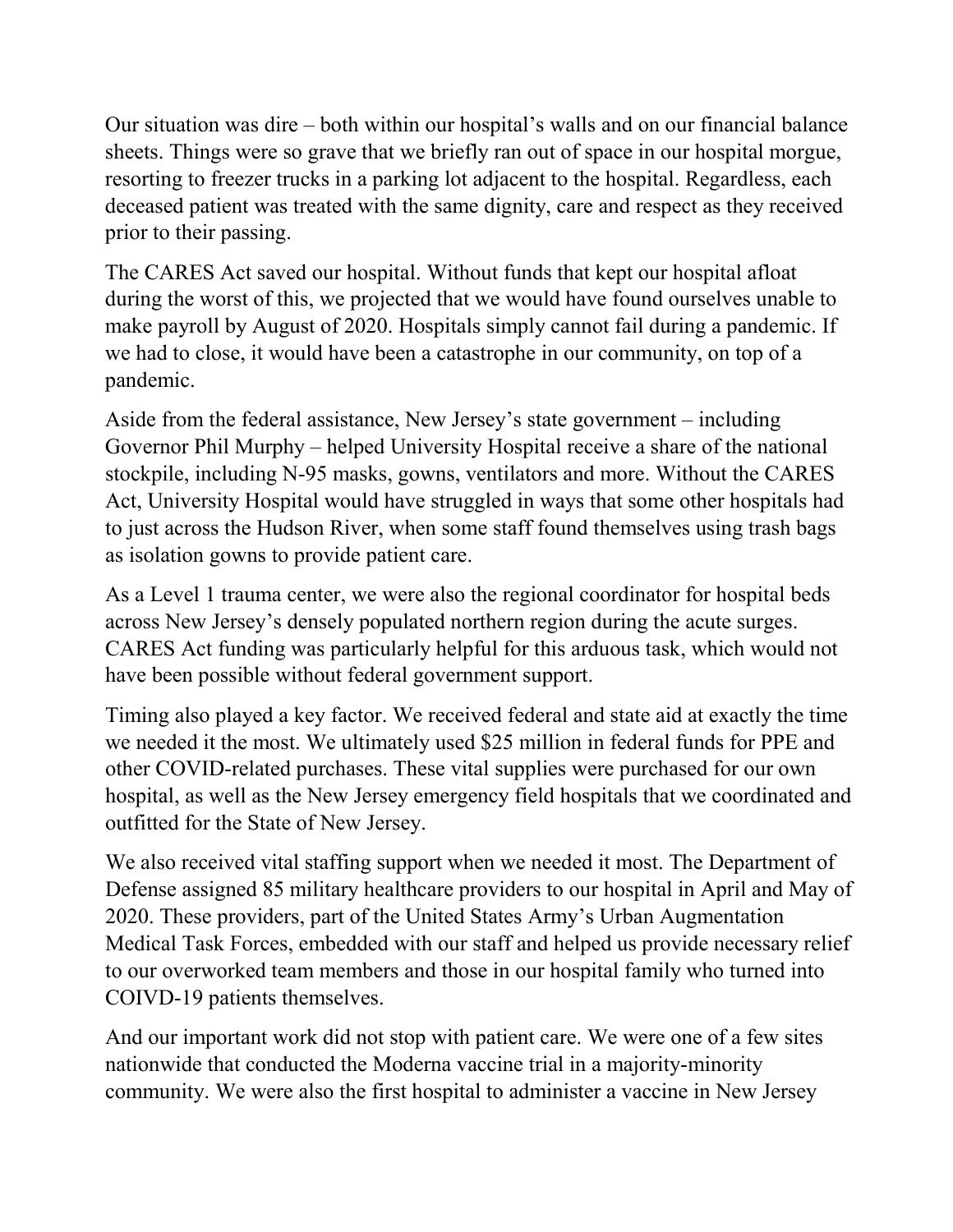outside of a clinical trial last December, and we continue to provide all three approved vaccines to our community.

We did many virtual town halls to reassure our community that they can trust the vaccine, helping to quell the justified mistrust in the healthcare establishment dating back to slavery and the horrors of the Tuskegee experiment, and acknowledging the implicit bias that people of color continue to face in health care settings. More and more people in the community we serve accepted the vaccine over time. Now, the challenge is access. We have re-routed our vaccination strategy in recent days to be where people are with mobile vaccination efforts in collaboration with our city, county, and state governments, and hope that more organizations will join us in this effort in the coming months.

Vaccine hesitancy persists, and we continue to work with our neighbors and community leaders to offer many virtual community forums, in-person health fairs, and community direct outreach to address the safety and efficacy of the vaccines.

Finally, our hospital continues to work diligently and intently to vaccinate the community. On a recent Saturday, for example, we vaccinated 338 people at a health and wellness festival. By the end of the week, we will have provided 39,000 vaccine injections and fully vaccinated 20,000 members of our community. A number of people were able to receive vaccines with no appointment needed.

Today, nearly 33 million Americans have been diagnosed with COVID-19. Nearly 600,000 have passed away. 35% of the entire population has been fully vaccinated.

Today, we are in the final miles of the pandemic, but our public health crisis isn't completely over. We need to repair the cracks in our national healthcare foundation, including the medical supply chain, while there is time.

The reality is that I am still not convinced that we are prepared for the next pandemic – whether from a vaccine-resistant variant of COVID-19 or a different pathogen altogether. While we are better off now as a result of many initiatives from the Biden administration on supply chain resiliency, there is still much work to do.

Maximizing the use of the authorities under the Defense Production Act has had a beneficial impact and has led to real changes for vaccine accessibility. One of the first Executive Orders President Biden signed after taking office dealt directly with the nation's supply chain, calling for a public health supply chain resilience plan among other, thoughtful efforts.